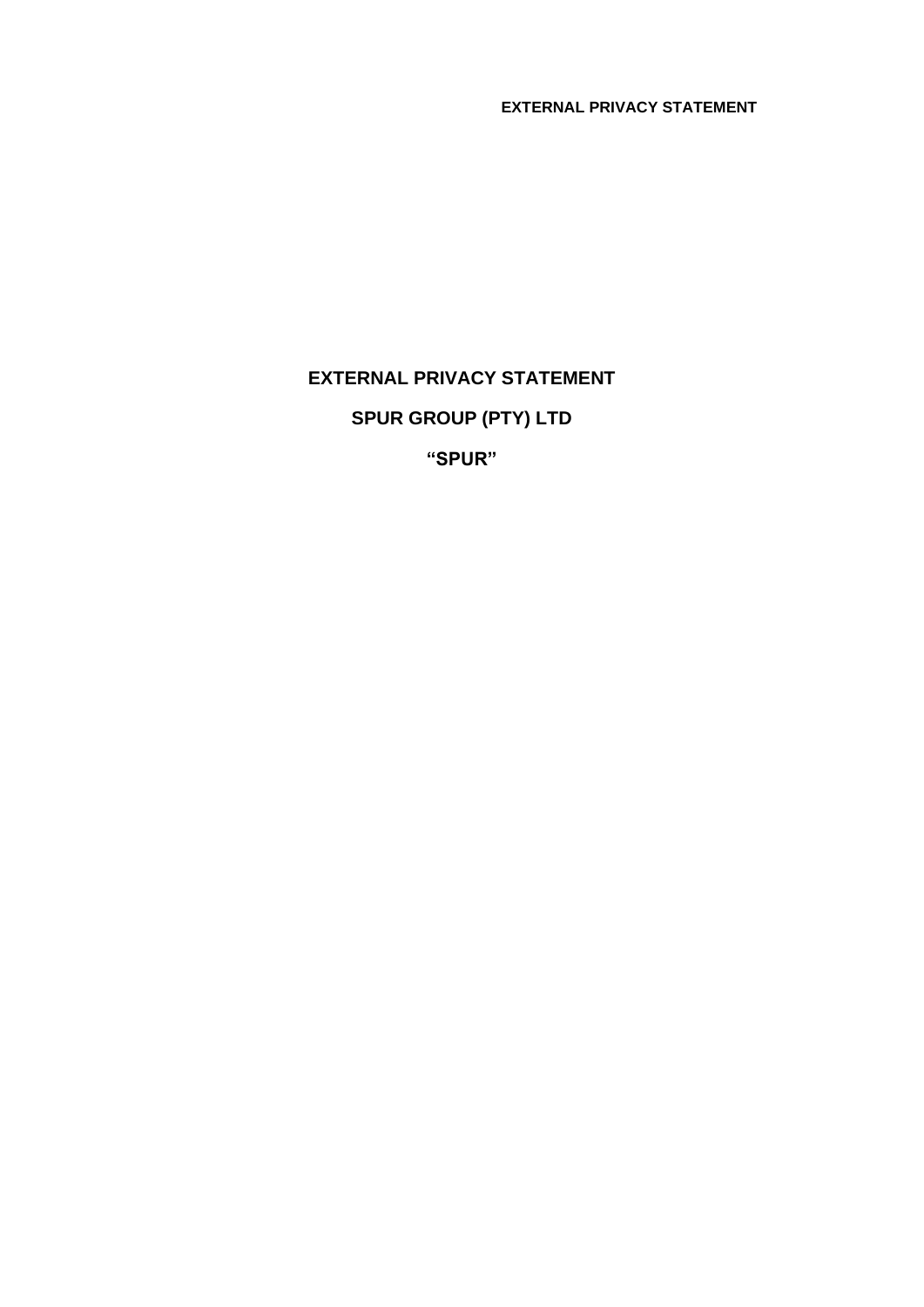# 1. **INTRODUCTION**

- 1.1. For purposes of this Statement:
	- 1.1.1. "**Applicable Laws**" means all laws, regulations that Spur is required to comply with;
	- 1.1.2. "**Client**" or "**you**" means any prospective, new or existing client of Spur and its subsidiaries; and
	- 1.1.3. "**Spur**" or "**we**" or "**us**" means the Spur Group Proprietary Limited its direct and indirect subsidiaries. To obtain more information on these subsidiaries please refer to [www.spurcorporation.com](http://www.spurcorporation.com/)
- 1.2. This Statement sets out how your personal information will be used by Spur and applies to any information, including personal and special personal information, you give to Spur or which Spur may collect from third parties.
- 1.3. It is important that you read this Statement carefully before submitting any personal information to Spur.
- 1.4. By submitting any personal information to Spur you provide consent to the processing of your personal information as set out in this Statement**]**
- 1.5. The provisions of this Statement are subject to mandatory, unalterable provisions of Applicable Laws;
- 1.6. Please do not submit any personal information to Spur if you do not agree to any of the provisions of this Statement. If you do not consent to the provisions of this Statement, or parts of the Statement, Spur may not be able to provide its products and services to you.

# 2. **HOW TO CONTACT US**

If you have any comments or questions about this Statement, please contact the Information Officer;

Designated Information Officer: Duane Starkey

| Email address:  | information officer@spurcorp.com                             |
|-----------------|--------------------------------------------------------------|
| Postal address: | PO Box 166, Century City 7446                                |
| Street address: | 14 Edison Way, Century Gate Business Park, Century City 7441 |
| Phone number:   | 021 555 5100                                                 |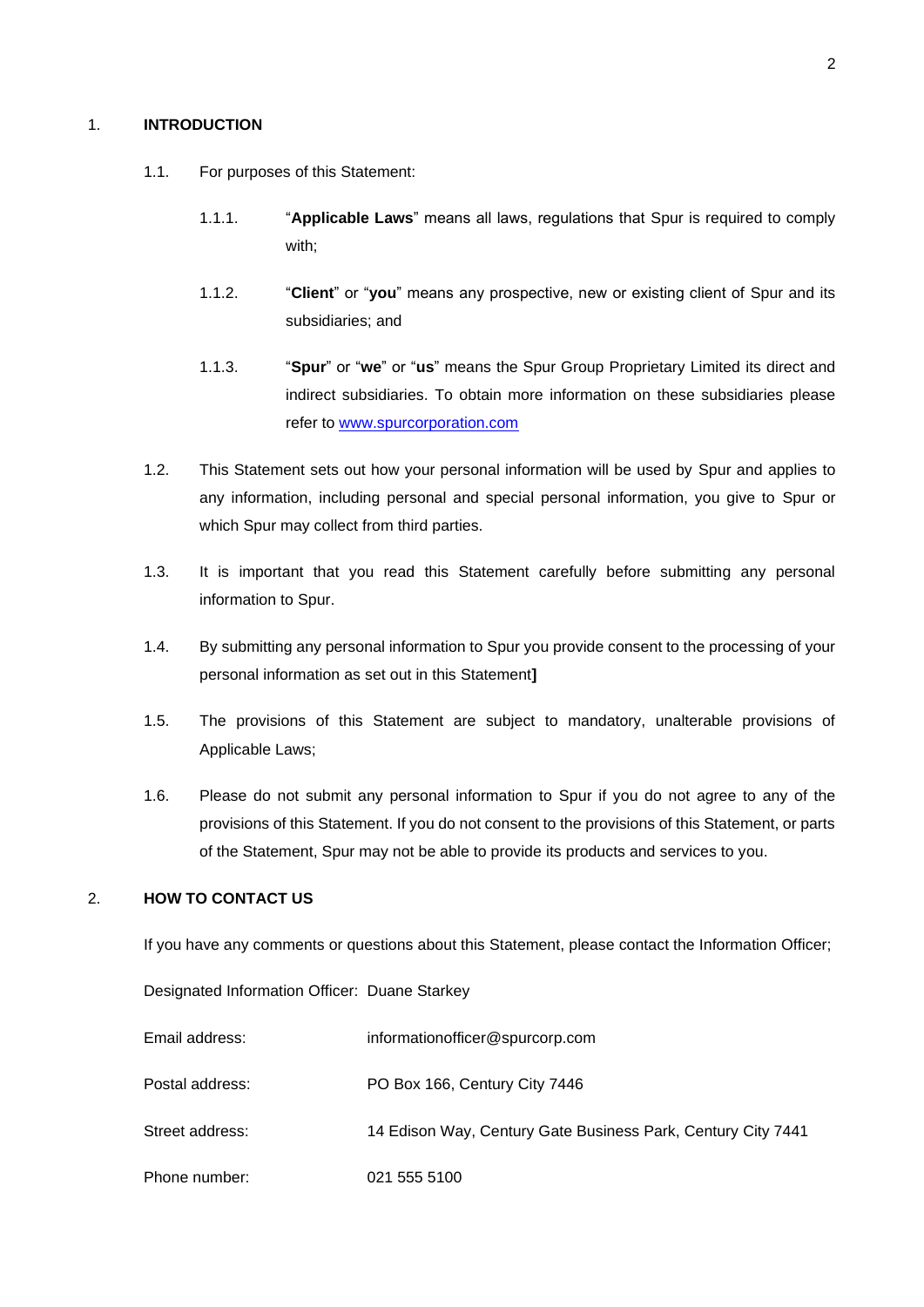# 3. **AMENDMENT OF THIS STATEMENT**

- 3.1. We may amend this Statement from time to time for any of the following reasons:
	- 3.1.1. to provide for the introduction of new systems, methods of operation, services, products or facilities;
	- 3.1.2. to comply with changes to any legal or regulatory requirement;
	- 3.1.3. to ensure that our Statement is clearer and more favourable to you;
	- 3.1.4. to rectify any mistake that may be discovered from time to time; and/or
	- 3.1.5. for any other reason which Spur, in its sole discretion, may deem reasonable or necessary.
- 3.2. Any such amendment will come into effect and become part of any agreement you have with Spur when notice is given to you of the change by publication on our website. It is your responsibility to check the website often.

#### 4. **PRIVACY AND INDEMNITY**

- 4.1. Spur takes your privacy and the protection of your personal information very seriously, and we will only use your personal information in accordance with this Statement and applicable data protection legislation. It is important that you take all necessary and appropriate steps to protect your personal information yourself (for example, by ensuring that all passwords and access codes are kept secure).
- 4.2. We have implemented reasonable technical and operational measures to keep your personal information secure.
- 4.3. You hereby indemnify and hold Spur harmless from any loss, damages or injury that you may incur as a result of any unintentional disclosures of your personal information to unauthorised persons or the provision of incorrect or incomplete personal information to Spur.

# 5. **INFORMATION WHICH WE MAY COLLECT ABOUT YOU**

- 5.1. We may collect the following information about you:
	- 5.1.1. this information may include your name, address, contact details, date of birth, place of birth, identity number, passport number, bank details, details about your employment, tax number and financial information;
	- 5.1.2. records of correspondence or enquiries from you or anyone acting on your behalf;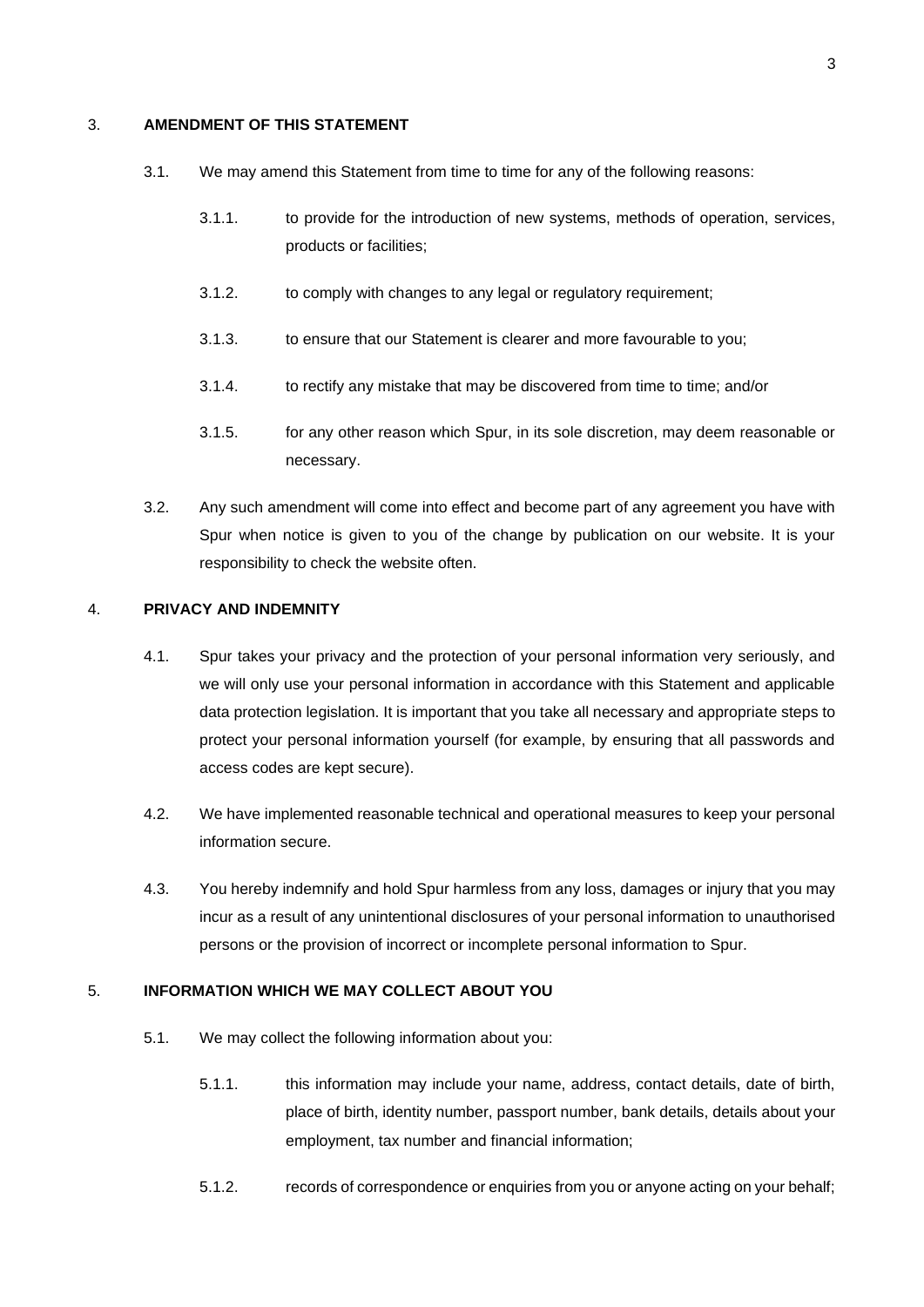- 5.1.3. details of transactions you carry out with us;
- 5.1.4. details of contracts, sales or leases you carry out with us;
- 5.1.5. sensitive or special categories of personal information, including biometric information, such as images, fingerprints and voiceprints.
- 5.2. Where you provide us with the personal information of third parties you should take steps to inform the third party that you need to disclose their details to us, identifying us. We will process their personal information in accordance with this Statement.

#### 6. **HOW WE COLLECT INFORMATION**

- 6.1. You may provide personal information to us either directly or indirectly (through an agent acting on your behalf, or an introducer), by completing an application for our products and services or requesting further information about our products and services, whether in writing, through our website, over the telephone or any other means.
- 6.2. We may also collect your personal information from your appointed agent, any regulator, or other third party that may hold such information.

# 7. **USE OF INFORMATION COLLECTED**

- 7.1. We may use, transfer and disclose your personal information for the purposes of:
	- 7.1.1. providing you with the services, products or offerings you have requested, and notifying you about important changes to these services, products or offerings;
	- 7.1.2. managing your account or relationship and complying with your instructions or requests;
	- 7.1.3. detecting and preventing fraud and money laundering and/or in the interest of security and crime prevention:
	- 7.1.4. assessing and dealing with complaints and requests;
	- 7.1.5. operational, marketing, auditing, legal and record keeping requirements;
	- 7.1.6. verifying your identity or the identify of your beneficial owner;
	- 7.1.7. transferring or processing your personal information outside of the Republic of South Africa to such countries that may not offer the same level of data protection as the Republic of South Africa, including for cloud storage purposes and the use of any of our websites;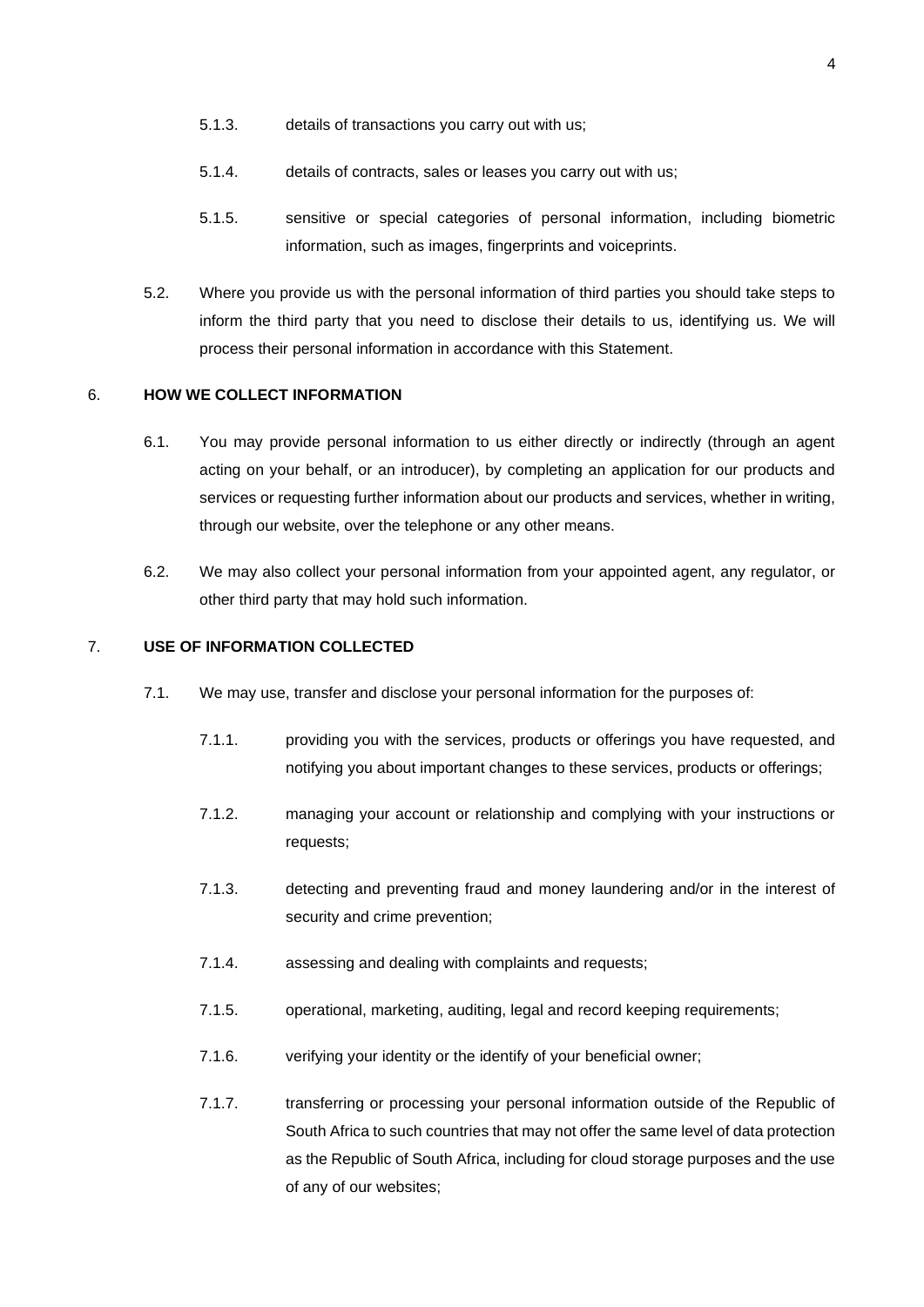- 7.1.9. recording and/or monitoring your telephone calls and electronic communications to/with Spur in order to accurately carry out your instructions and requests, to use as evidence and in the interests of crime prevention;
- 7.1.10. conducting market research and providing you with information about our products or services from time to time via email, telephone or other means (for example, events);
- 7.1.11. where you have unsubscribed from certain direct marketing communications, ensuring that we do not send such direct marketing to you again;
- 7.1.12. disclosing your personal information to third parties for reasons set out in this Statement or where it is not unlawful to do so;
- 7.1.13. monitoring, keeping record of and having access to all forms of correspondence or communications received by or sent from Spur or any of its employees, agents or contractors, including monitoring, recording and using as evidence all telephone communications between you and Spur; and
- 7.1.14. improving or evaluating the effectiveness of our business or products, services or offerings.
- 7.2. We may from time to time contact you about services, products and offerings available from Spur or specific subsidiaries which we believe may be of interest to you, by email, phone, text or other electronic means, unless you have unsubscribed from receiving such communications. You can unsubscribe from receiving such communications via our website, mobile application, or by contacting our Customer Care Centre .

# 8. **DISCLOSURE OF YOUR INFORMATION.**

- 8.1. Your personal information may be shared with our subsidiaries, our agents and subcontractors, and selected third parties who process the information on our behalf.
- 8.2. We may also disclose your personal information to third parties in the following circumstances:
	- 8.2.1. to our subsidiaries who are contracted to provide products or services to you;
	- 8.2.2. to assess and monitor any of your applications for our products or services;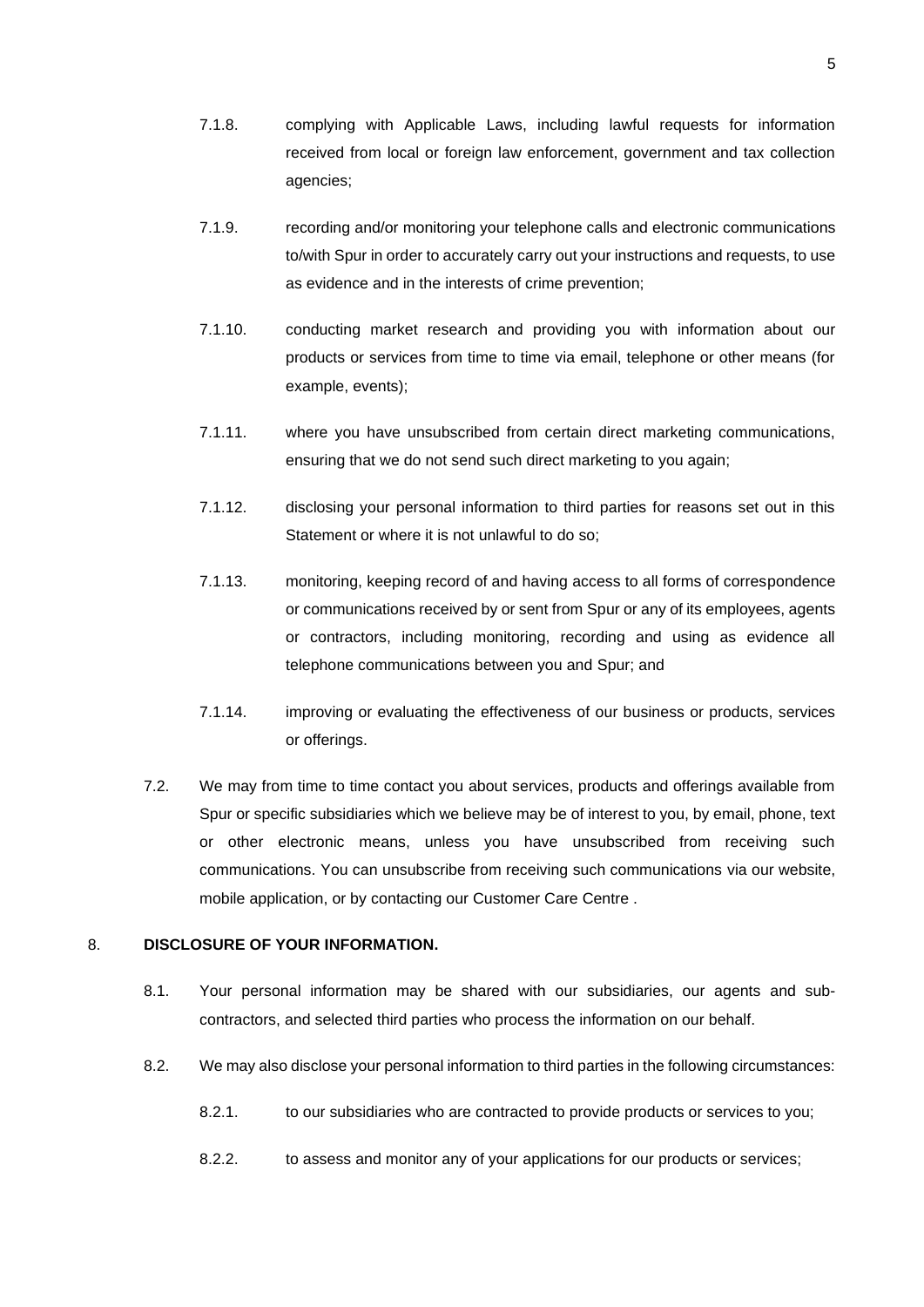- 8.2.3. to determine which products and services may be of interest to you and/or to send you information about such products and services, unless you object or choose not to receive such communications.
- 8.2.4. to have a better understanding of your circumstances and needs to provide and improve our products and services;
- 8.2.5. to any relevant person and/or entity for purposes of prevention, detection and reporting of fraud and criminal activities, the identification of the proceeds of unlawful activities and the combatting of crime;
- 8.2.6. to any regulator or supervisory authority, including those in foreign jurisdictions, if Spur is required to do so in terms of Applicable Laws;
- 8.2.7. to a prospective buyer or seller of any of our businesses or assets;
- 8.2.8. to any person if we are under a duty to disclose or share your personal information in order to comply with any Applicable Laws, or to protect the rights, property or safety of Spur, Clients or other third parties; and/or
- 8.2.9. to your agent or any other person acting on your behalf, an or an introducer.
- 8.3. We may transfer your information to another of the Spur entities, an agent, sub-contractor or third party who carries on business in another country, including one which may not have data privacy laws similar to those of South Africa. If this happens, we will ensure that anyone to whom we pass your information agrees to treat your information with the same level of protection as if we were dealing with it.
- 8.4. If you do not wish us to disclose this information to third parties, please contact us at the contact details set out above. We may, however, not be able to provide products or services to you if such disclosure is necessary.

# 9. **RETENTION OF YOUR INFORMATION**

We may retain your personal information indefinitely, unless you object, in which case we will only retain it if we are permitted or required to do so in terms of Applicable Laws. However, as a general rule, we will retain your information in accordance with retention periods set out in Applicable Laws, unless we need to retain it for longer for a lawful purpose. (For example, for the purposes of complaints handling, legal processes and proceedings.)